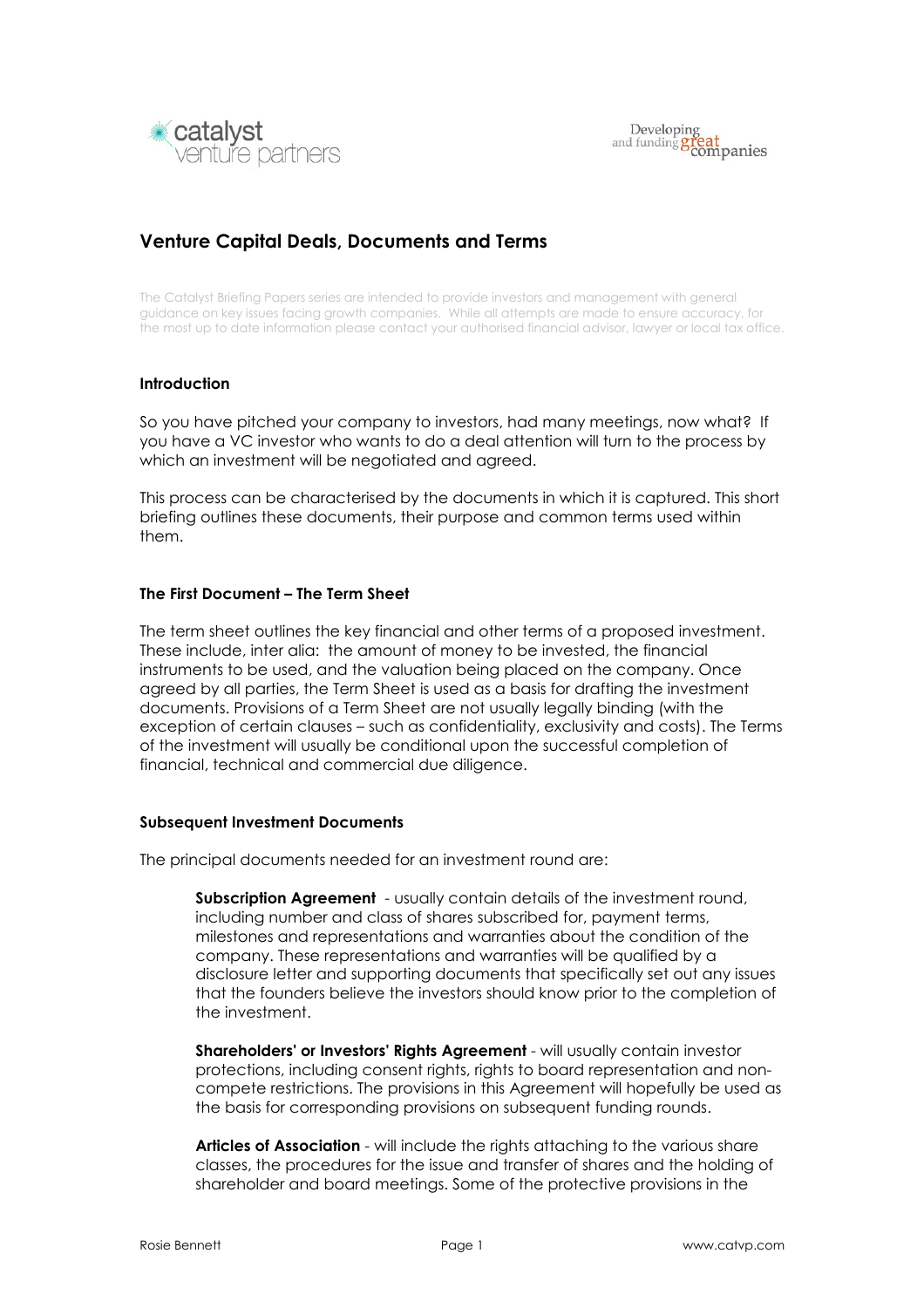Shareholders' Agreement may instead be contained (or indeed) repeated in the Articles of Association. The decision to include terms in one or both of these documents can have confidentiality implications (among other considerations) - Articles of Association typically must be filed as a public document with a relevant company registry while the other investment documents can often be kept confidential.

# The Common Terms

Type of Share – VC's will almost always want preference shares which have certain rights attached that ordinary shares don't have. If preference shares already exist (say from a previous investment round) usually a new class of preference share will be created. The rights enjoyed by the various classes of preference shares tend to reflect the stage of investment and its risk profile. These additional rights are to protect the investor and typically include:

- **Dividend rights** usually VC's prefer profits to be reinvested to create value at exit rather than paid out as dividends to shareholders, therefore sometimes there is a prohibition on payment of any dividends.
- **Liquidation rights** confers special rights in the event of liquidation for the investor to receive an amount of the proceeds before anyone else.
- **Redemption rights** the right to demand the company buys back its shares from the investor at a fixed price under certain conditions.
- Conversion rights the right of the investor to convert preference shares to ordinary shares (often at any time). Normally delayed until exit or IPO.
- Voting rights preferred shares may have equivalent voting rights to ordinary shares in a general meeting, though it is also possible that they may carry more than one vote per share under certain circumstances.

Valuation – The valuation agreed by both parties following negotiation is the pre money valuation and this is used to calculate the purchase price of the shares. The pre money valuation should be distinguished from **the post money valuation** which refers to the valuation of the company immediately after the investment has been made and includes that investment.

**Milestones** – Quite often, VC investors will invest in **tranches**, subject to various technical and/or commercial targets (milestones) being met. Failure to meet a milestone may mean that they will seek to negotiate different terms for the additional money. Sometimes a mechanism, a ratchet is used to adjust the respective shareholdings of the investors and the founders depending on either the company's performance or the level of returns on an exit (exit ratchet). This technique is principally to provide additional incentives/rewards to the founders for delivering excellent returns to the investors. Ratchets can be complicated in operation and need to be very carefully thought through due to tax issues and in order to avoid conflicts of interest at a later date.

Anti-dilution Rights – These rights protect the value of the VCs stake in the company if new shares are issued at a valuation which is lower than that at which they originally invested (a **down round**). This protection gives a number of new shares which the investors will receive, for no or minimal cost, to offset the dilutive effect of the issue of cheaper shares.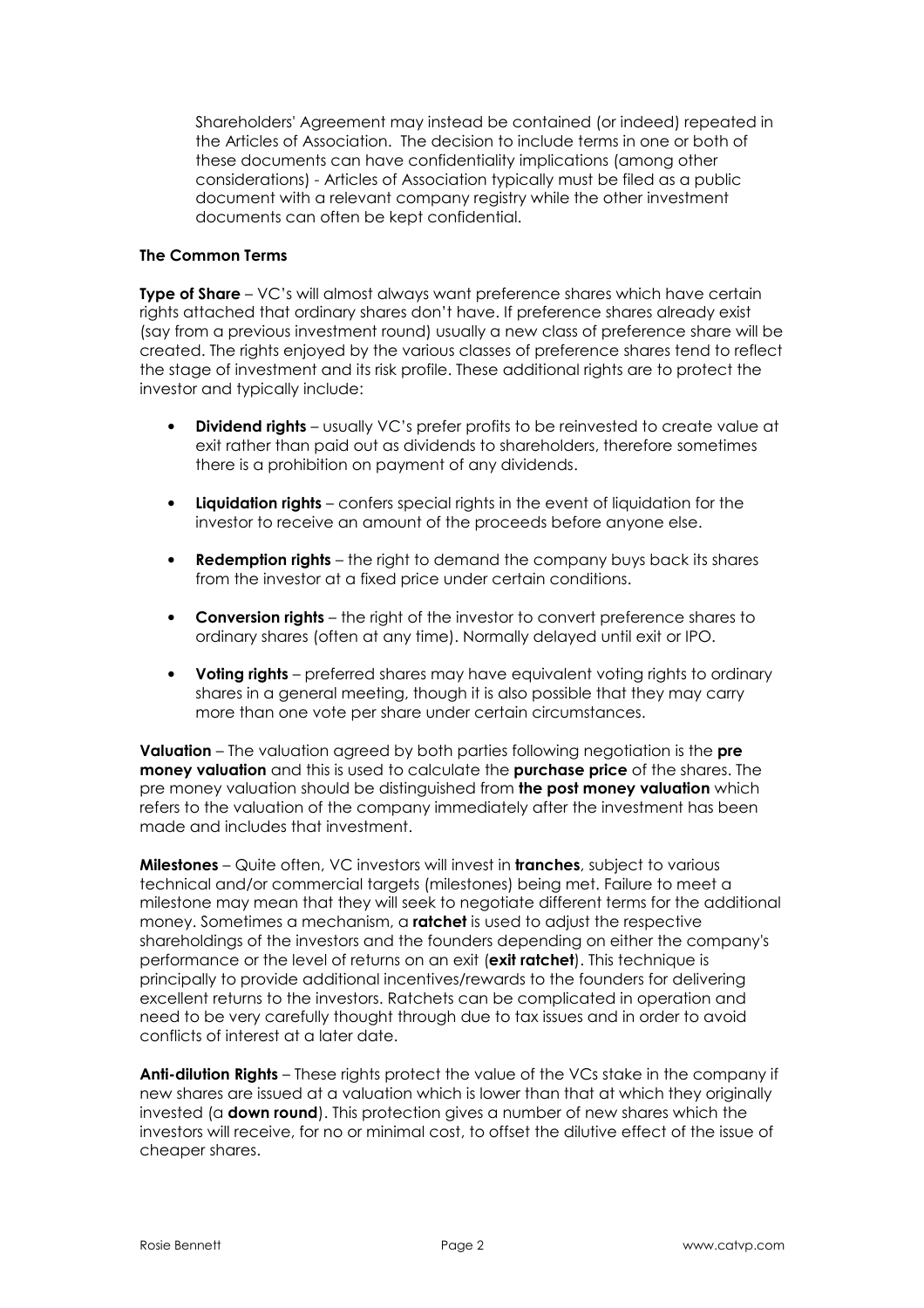Founder Shares - Founders and key managers who leave the company within a certain period of time may be required to sell their shares back to the company or to other shareholders. The price paid for the shares may depend upon circumstances of departure – it may be at market value if the person is deemed to be a good leaver, or it might be considerably less in the case of a **bad leaver** (for example where someone has breached their contract of employment).

**Pre-emption Rights** - Where the company issues new shares, a VC investor will require the right to maintain at least its percentage stake in the company by participating in the new offering up to the amount of its pro rata holding, under the same terms and conditions as other participating investors. Pre-emption rights are automatically provided under UK law.

Tag Along and Drag Along Rights  $-$  If the shares being purchased are the subject of a tag along right the other shareholders who benefit from the right can insist that the potential purchaser agrees to purchase an equivalent percentage of their shares, at the same price and under the same terms and conditions. This may have the effect of making the shares more difficult to sell. A drag along provision creates an obligation on all shareholders to sell their shares to a potential purchaser if a certain percentage of the shareholders (or of a specific class of shareholders) votes to sell to that purchaser. These rights can be useful in the context of a sale where potential purchasers will want to acquire 100% of the shares of the company in order to avoid having responsibilities to minority shareholders after the acquisition.

Warranties – These ensure the investors are provided with a complete and accurate understanding of the current condition of the company and its past history so that they can evaluate the risks prior to investing. The warrantors have the opportunity to set out issues which ought to be brought to the attention of the new investors via the disclosure letter or schedule of exceptions. This discloses detailed information concerning any exceptions to or carve-outs from the representations and warranties (e.g. specific company assets, contracts, shareholders, employees, etc.). If a matter is referred to in the disclosure letter the investors are deemed to have notice of it and will not be able to claim for breach of warranty in respect of that matter.

Board of Directors – In accordance with best practice, investors usually prefer the Board to have a majority of non-executive directors (i.e. directors who are not employees of the company). Although a majority of non-executives may be impractical for small companies, it is usual for such companies to have at least one or two non-executives. One or more of the non-executive directors will be appointed by the investors under rights granted to them in the investment documentation. Some investors will never appoint a director, because of potential conflicts of interest and liability issues and will instead require the right to appoint a **Board Observer**, who can attend all board meetings, but who will not participate in any board decisions.

Information Rights – Require the company to provide investors with certain regular update concerning its financial condition and budgets, as well as a general right to visit the company and examine its books and records.

Management Non Compete Agreements - If the management team and founders were to leave the company to create or work for a competitor, this could significantly affect the company's value. Investors normally require that Non-compete Agreements be included in the Investment Agreement as well as in the Employment/Consultancy Agreements, to enable them to have a right of direct action against the founders and managers if the restrictions are breached.